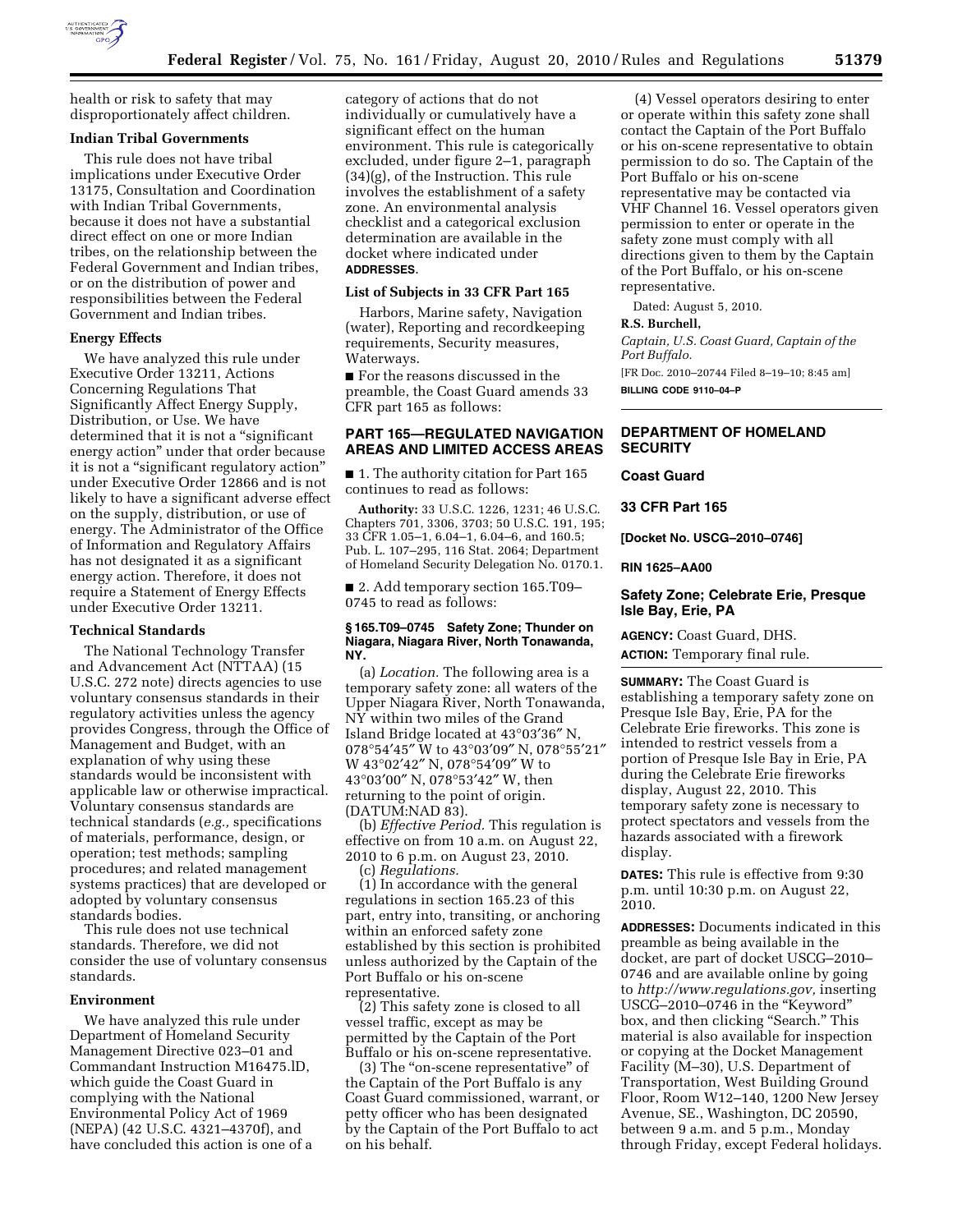**FOR FURTHER INFORMATION CONTACT:** If you have questions on this temporary rule, call or e-mail MST2 Jessica Seguin, Marine Events Coordinator, U.S. Coast Guard Sector Buffalo; telephone 716– 843–9353, e-mail

*[Jessica.L.Seguin@uscg.mil.](mailto:Jessica.L.Seguin@uscg.mil)* If you have questions on viewing the docket, call Renee V. Wright, Program Manager, Docket Operations, telephone 202–366– 9826.

# **SUPPLEMENTARY INFORMATION:**

#### **Regulatory Information**

The Coast Guard is issuing this temporary final rule without prior notice and opportunity to comment pursuant to authority under section 4(a) of the Administrative Procedure Act (APA) (5 U.S.C. 553(b)). This provision authorizes an agency to issue a rule without prior notice and opportunity to comment when the agency for good cause finds that those procedures are ''impracticable, unnecessary, or contrary to the public interest.'' 5 U.S.C. 553(b)(B), the Coast Guard finds that good cause exists for not publishing a notice of proposed rulemaking (NPRM) with respect to this rule because it is contrary to the public interest to delay the effective date of this rule. Delaying the effective date by first publishing an NPRM would be contrary to the safety zone's intended objectives because immediate action is needed to protect persons and vessels against the hazards associated with a fireworks display on navigable waters. Such hazards include premature detonations, dangerous projectiles and falling or burning debris. Accordingly, under 5 U.S.C. 553(b), the Coast Guard finds that good cause exists for not publishing an NPRM.

Under 5 U.S.C. 553(d)(3), the Coast Guard finds that good cause exists for making this rule effective less than 30 days after publication in the **Federal Register**. Due to the need for immediate action, the restriction of vessel traffic is necessary to protect life, property and the environment; therefore, a 30-day notice is impracticable. Delaying the effective date would be contrary to the safety zone's intended objectives of protecting persons and vessels involved in the event, and enhancing public and maritime safety.

## **Background and Purpose**

This temporary safety zone is necessary to ensure the safety of vessels and spectators from hazards associated with a fireworks display. Based on accidents that have occurred in other Captain of the Port zones, and the explosive hazards of fireworks, the Captain of the Port Buffalo has determined that fireworks launched

proximate to watercraft pose a significant risk to public safety and property. The likely combination of large numbers of recreation vessels, congested waterways, darkness punctuated by bright flashes of light, alcohol use, and debris falling into the water could easily result in serious injuries or fatalities. Establishing a safety zone to control vessel movement around the location of the launch platform will help ensure the safety of persons and property at these events and help minimize the associated risks.

# **Discussion of Rule**

A temporary safety zone is necessary to ensure the safety of spectators and vessels during the setup, loading, and launching of a fireworks display in conjunction with the Celebrate Erie Fireworks. The fireworks display will occur on August 22, 2010 from 9:30 p.m. to 10:30 p.m. The safety zone will encompass all waters of Presque Isle Bay, Erie, PA within a four hundred (400) foot radius from position 42°08′19″ N, 80°05′29″ W (DATUM: NAD 83).

All persons and vessels shall comply with the instructions of the Coast Guard Captain of the Port or the designated onscene representative. Entry into, transiting, or anchoring within the safety zone is prohibited unless authorized by the Captain of the Port Buffalo or his on-scene representative. The Captain of the Port or his on-scene representative may be contacted via VHF Channel 16.

### **Regulatory Analyses**

We developed this rule after considering numerous statutes and executive orders related to rulemaking. Below we summarize our analyses based on 13 of these statutes or executive orders.

## **Regulatory Planning and Review**

This rule is not a significant regulatory action under section 3(f) of Executive Order 12866, Regulatory Planning and Review, and does not require an assessment of potential costs and benefits under section 6(a)(3) of that Order. The Office of Management and Budget has not reviewed it under that Order.

The Coast Guard determined that this rule is not a significant regulatory action because of the minimal time that the area will be restricted. Plus, vessels may still transit with the permission of the Captain of the Port Buffalo or his designated on-scene representative. The Coast Guard expects this area will have an insignificant adverse impact to mariners from the zones activation.

### **Small Entities**

Under the Regulatory Flexibility Act (5 U.S.C. 601–612), we have considered whether this rule would have a significant economic impact on a substantial number of small entities. The term "small entities" comprises small businesses, not-for-profit organizations that are independently owned and operated and are not dominant in their fields, and governmental jurisdictions with populations of less than 50,000.

The Coast Guard certifies under 5 U.S.C. 605(b) that this rule will not have a significant economic impact on a substantial number of small entities.

This rule will affect the following entities, some of which might be small entities: The owners or operators of vessels intending to transit or anchor in a portion of Presque Isle Bay, Erie, PA on August 22, 2010 from 9:30 p.m. until 10:30 p.m.

This safety zone will not have a significant economic impact on a substantial number of small entities because of the minimal amount of time in which the safety zone will be enforced. This safety zone will only be enforced for 60 minutes in a low vessel traffic area. Vessel traffic can pass safely around the zone. Before the effective period, we will issue maritime advisories, which include a Local Notice to Mariners and a Broadcast Notice to Mariners.

#### **Assistance for Small Entities**

Under section 213(a) of the Small Business Regulatory Enforcement Fairness Act of 1996 (Pub. L. 104–121), we offer to assist small entities in understanding the rule so that they can better evaluate its effects on them and participate in the rulemaking process.

Small businesses may send comments on the actions of Federal employees who enforce, or otherwise determine compliance with, Federal regulations to the Small Business and Agriculture Regulatory Enforcement Ombudsman and the Regional Small Business Regulatory Fairness Boards. The Ombudsman evaluates these actions annually and rates each agency's responsiveness to small business. If you wish to comment on actions by employees of the Coast Guard, call 1–888–REG–FAIR (1–888–734–3247). The Coast Guard will not retaliate against small entities that question or complain about this rule or any policy or action of the Coast Guard.

### **Collection of Information**

This rule calls for no new collection of information under the Paperwork